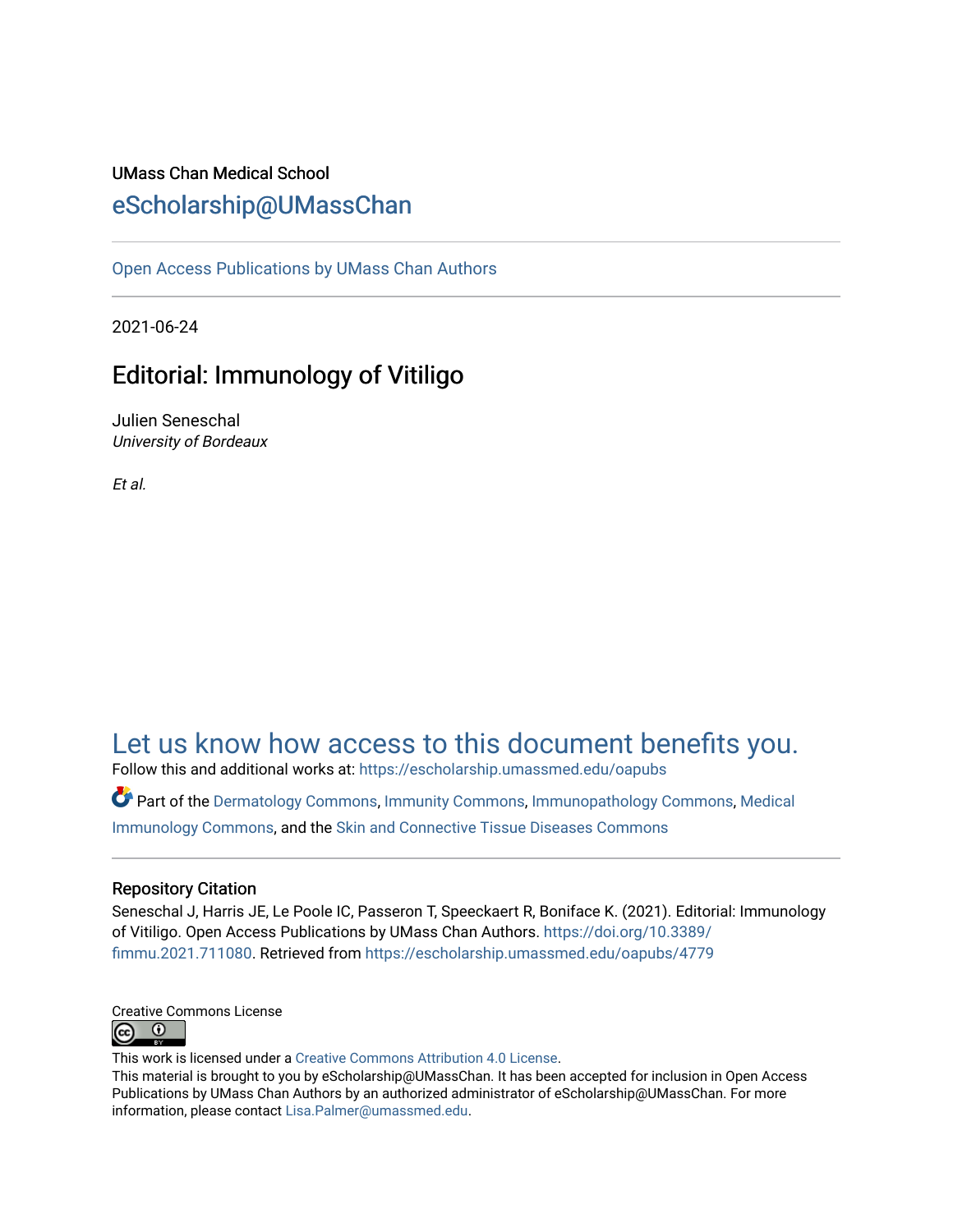



# [Editorial: Immunology of Vitiligo](https://www.frontiersin.org/articles/10.3389/fimmu.2021.711080/full)

Julien Seneschal  $^{1,2}$ , John E. Harris  $^3$ . I. Caroline Le Poole  $^4$ . Thierry Passeron  $^{5,6}$ . Reinhart Speeckaert<sup>7</sup> and Katia Boniface<sup>1</sup>

<sup>1</sup> Univ. Bordeaux, INSERM, BMGIC, U1035, Bordeaux, France, <sup>2</sup> Department of Dermatology and Pediatric Dermatology, National Reference Center for Rare Skin Disorders, Hôpital Saint-André, Bordeaux, France, <sup>3</sup> Department of Dermatology, University of Massachusetts Medical School, Worcester, MA, United States, <sup>4</sup> Departments of Dermatology, Microbiology and Immunology/Lurie Comprehensive Cancer Center, Northwestern University, Chicago, IL, United States, <sup>5</sup> INSERM U1065, Centre Méditerranéen de Médecine Moléculaire (C3M), Côte d'Azur University, Nice, France, <sup>6</sup> Department of Dermatology, CHU Nice, Côte d'Azur University, Nice, France, 7 Department of Dermatology, Ghent University Hospital, Ghent, Belgium

Keywords: vitiligo, melanocytes, innate immunity, adaptive immunity, oxidative stress, translational research, tolerance

Editorial on the Research Topic

[Immunology of Vitiligo](https://www.frontiersin.org/research-topics/11353/immunology-of-vitiligo#articles)

Disappearance of melanocytes is the pathogenic hallmark of vitiligo. Progressive depigmentation of the skin has a high negative impact on patients' quality of life. To date, vitiligo remains a therapeutic challenge [\(1\)](#page-2-0).

#### **OPEN ACCESS**

#### Edited and reviewed by:

Betty Diamond, Feinstein Institute for Medical Research, United States

\*Correspondence: Katia Boniface [katia.boniface@u-bordeaux.fr](mailto:katia.boniface@u-bordeaux.fr)

#### Specialty section:

This article was submitted to Autoimmune and Autoinflammatory Disorders, a section of the journal Frontiers in Immunology

Received: 17 May 2021 Accepted: 09 June 2021 Published: 24 June 2021

#### Citation:

Seneschal J, Harris JE, Le Poole IC, Passeron T, Speeckaert R and Boniface K (2021) Editorial: Immunology of Vitiligo. Front. Immunol. 12:711080. [doi: 10.3389/fimmu.2021.711080](https://doi.org/10.3389/fimmu.2021.711080)

Several theories have been proposed to explain disease pathogenesis, considering the roles of increased inflammatory and cytotoxic immune responses, neuropeptides, microvascular anomalies, intrinsic abnormalities in melanocyte and keratinocyte adhesion, as well as oxidative stress [\(2\)](#page-2-0). Over the past decades, clinical, basic, and translational research on patient samples as well as in vitro and in vivo models have tremendously improved our understanding of the pathophysiology of the disease and highlighted its complexity. Such progress is of utmost importance to identify appropriate therapeutic targets and treatments to halt progression of the disease and to induce repigmentation. "Immunology of vitiligo" is a collection of six review articles and four original articles focusing on complementary aspects of the immune pathways involved in vitiligo, from a pathophysiologic to a therapeutic perspective.

Mechanisms leading to the loss of melanocytes include genetic predispositions and environmental triggers, as well as metabolic and immune alterations ([3,](#page-2-0) [4](#page-2-0)). Epigenetic modifications may also be involved in vitiligo pathogenesis, as suggested in the [Pu et al.](https://doi.org/10.3389/fimmu.2021.587440) study that identifies altered methylation levels of key genes involved in oxidation-reduction, inflammatory, or pigmentation processes in vitiligo melanocyte cell lines. Most of the published studies focused on the role of the immune response in non-segmental vitiligo (or vitiligo), which accounts for approximately 90% of clinical forms; segmental vitiligo being less well-studied. In their review, [Speeckaert et al.](https://doi.org/10.3389/fimmu.2020.568447) emphasize the role of autoimmunity in segmental vitiligo, likely involving a targeted immune response against melanocytes carrying a somatic mutation ([5](#page-2-0)). Indeed, as shown by [Yang et al.,](https://doi.org/10.3389/fimmu.2021.613031) transcriptomic analysis of lesional skin of segmental vitiligo versus non-segmental vitiligo showed similar changes in dysregulated immune pathways.

The innate immune response is important for the initiation of the disease. [Jadeja et al.](https://doi.org/10.3389/fimmu.2020.624566) discuss the role of the endoplasmic reticulum stress-induced unfolded protein response as a bridge between oxidative stress and the development of autoimmunity in vitiligo. Danger signals (DAMPs and PAMPs) together with the role of innate immune cells in vitiligo pathogenesis is further reviewed by